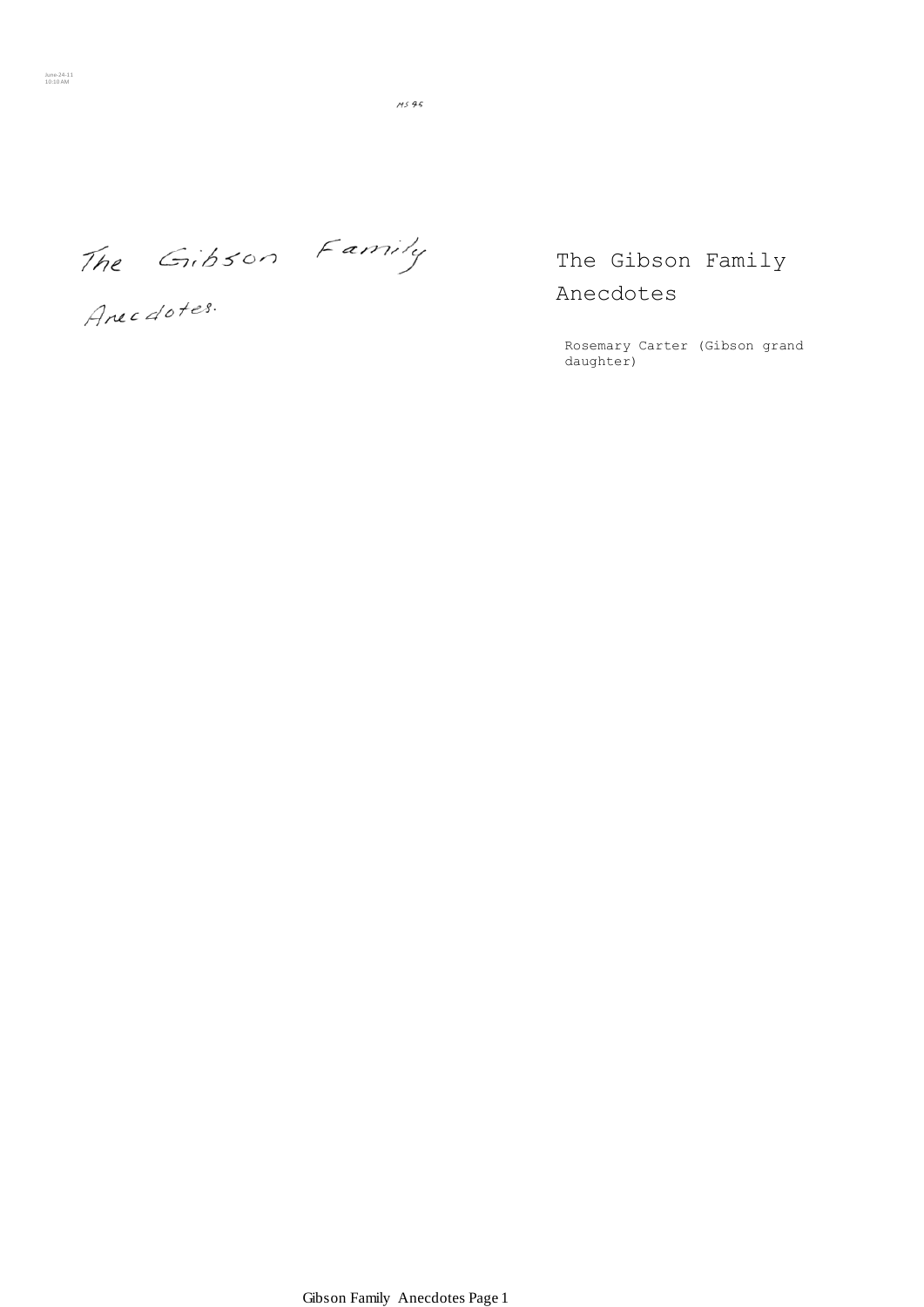APR-09-1996 10:13

10:47 AM

ANNE STEVENSON

684 392 6742 P.82 Rosemary Carter

## The Gibson Family

My father, George Middleton Gibson was born in Nottingham, England on the 28th of November 1880. He came to B.C. in 1904 aged 24 with Mr. "M.P."<br>Williams, a family friend who was returning to his sheep and cattle ranch in Winfield.

My father had attended Wye Agricultural College in England, so to gain some experience he first worked on two small farms at Pritchard and Ducks. One of experience he first worked on two small tarms at rincinar and Ducks.<br>
his employers had gone to England for a holiday and left my father in charge.<br>
On his return, he had no money left to pay wages, so in lieu of money he

On arriving in Vernon, he made inquiries of farm land for sale. He was directed On arriving in vertion, its masse inquiries or ratin ianu to sale. He was uncent to some property for sale on Okanagan Lake opposite Nahun, forty five acres with about a quarter mile of lake front. It was the early spring what a guardist in bloom that he pitched his tent and<br>decided to stay. The Indians had a name for this place. They called it Cussasonyx which means Paradise Point. For many years, the Indians had built<br>fires at night on the shore to attract the Kickaninnies (Kokanee) over the reef out the star mean of the short to state the November of the started and dried on racks in the sun.<br>My father had a nice collection of arrow heads and skin scrapers that he found when he ploughed.

For seven years my father batched there in a small four room house he had built.<br>During that time, he spent one threshing season at the O'keefe Ranch. There<br>were no frills there and he thoroughly enjoyed his new experience colours and creeds.

At the turn of the century, the Okanagan area was changing from cattle ranching<br>to fruit orchards, so after clearing his land, he planted about half of it with apples to fruit orchans and Wagners) on the hill sides and soft fruits (pears, plums, apriced<br>(Jonathans and Wagners) on the fill sides and soft fruits (pears, plums, apriced<br>and peaches) on the filat. The orchards were irrigated regulation and keeping the ditches hoed.

My mother Grace Chapman was born in Tonbridge, England on the 31st of

#### **The Gibson Family**

My father, George Middleton Gibson was born in Nottingham,<br>England on the 28th of November 1880. He came to B.C. in 1904<br>aged 24 with Mr. "M.P." Williams, a family friend who was<br>returning to his sheep and cattle ranch in

My father had attended Wye Agricultural College in England, so<br>to gain some experience he first worked on two small farms at<br>Pritchard and Ducks. One of his employers had gone to England<br>for a holiday and left my father in on the floor with other travellers.

On arriving in Vernon, he made inquiries of farm land for<br>sale. He was directed to some property for sale on Okanagan<br>Lake opposite Nahun, forty five acress with about a quarter<br>mile of lake front. It was the early spring for this place. They called it Cussasonyx which means Paradise Point. For many years, the Indians had built fires at night on the shore to attract the Kickaninnies (Kokanee) over the reef out to the island so that they cou

For seven years my father batched there in a small four room<br>house he had built. During that time, he spent one threshing<br>season at the O'Keefe Ranch. There were no frills there and he<br>thoroughly enjoyed his new experience

At the turn of the century, the Okanagan area was changing from cattle ranching to fruit orchards, so after clearing his<br>land, he planted about half of it with apples (Jonathans and<br>Wagners) on the hill sides and soft fruits (pears, plums,<br>apricots and peaches) on the flat. The or with lake water pumped into a large wooden box at the top of<br>the hill. From there it travelled in wooden flumes which had<br>adjustable openings to allow the water to pour into ditches to<br>the rows of fruit trees. This method lot of flow regulation and keeping the ditches hoed.

My mother Grace Chapman was born in Tonbridge, England on the 31st of

2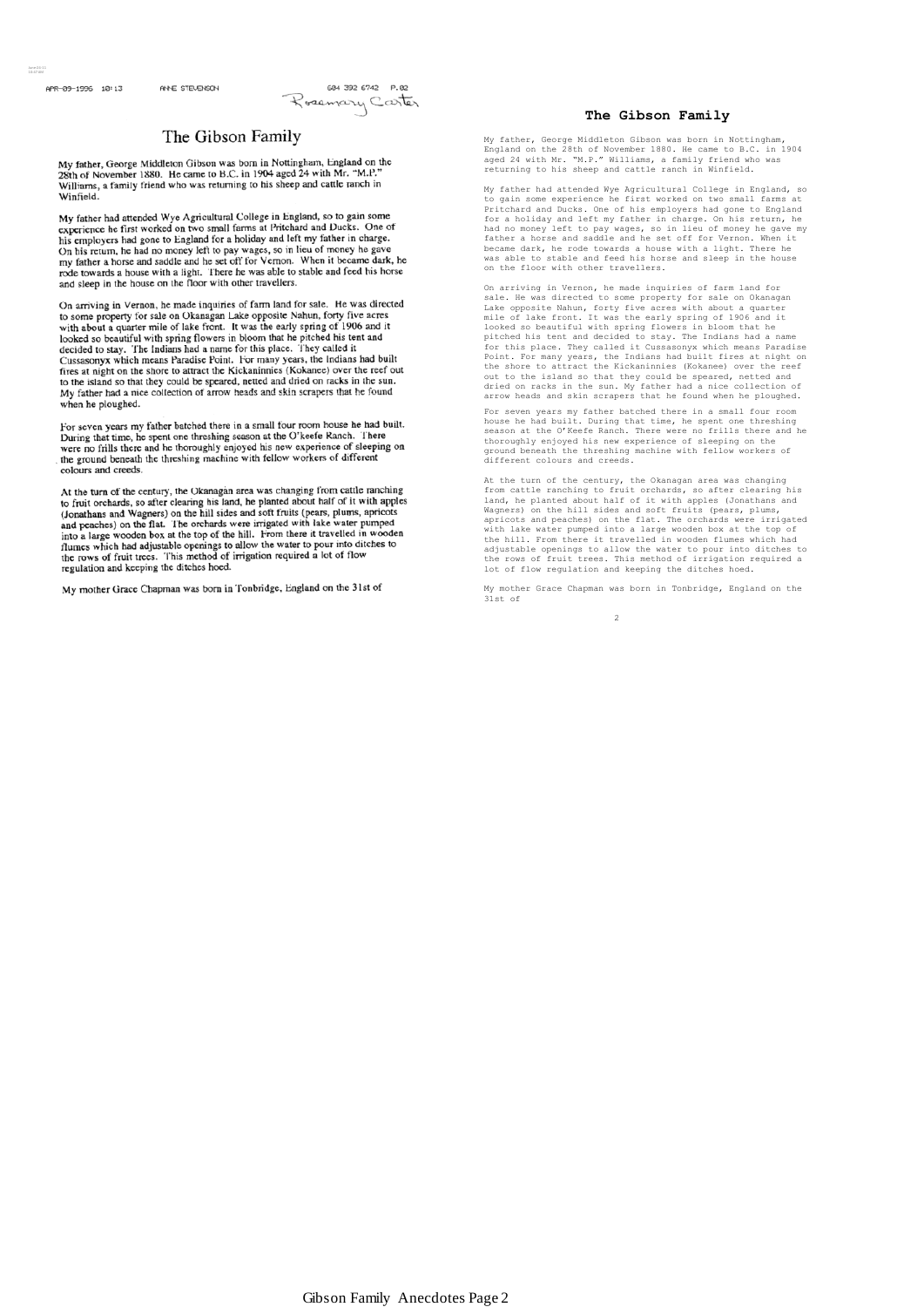December 1889. In 1911 aged 22, she came with Mr. and Mrs. Ward to Okanagan House at Sunnywold (or Carrs Landing).

ANE STEVENSON

One day she was asked to take a phone message to the Gibson place and that is how they met.

In 1912, our family home was built by Mr. Teddy Hare. Mr. Jim Gleed, a stone m 1974, surfamme fire place in the sitting room and also the rock wall<br>to contain the lawn and garden above the beach.

My mother and father returned to England to be married in Tonbridge on the 27th of February, 1913.

On the 16th of September 1915 their first daughter Pamela was born in Vernon Jubilee hospital.

In 1916 my father joined the Canadian Army and trained at the Vernon Army Camp.

My mother and sister went to England for the rest of the "Great War". My father followed on a troop ship with the 172nd battalion of the Canadian Expeditionary Force.

In England, my father transferred to the British Army and was assigned a commission with the 122nd Northumberland Fusiliers. He was taken prisoner by the Germans near Lille in France on the 5th of Scptember 1918 and sent

On the 5th of November 1918, their second daughter Joan was born in Berkshire England.

In early 1919 our family was repatriated to Canada. My father was in very poor heath due to near starvation as a prisoner of war. He kept his last day's ration - a half slice of black bread. The German civilians too were hungry as there was so little food left.

My parents' return to our home was a heart breaking situation. Mr. McAllister, the caretaker of our small farm had neglected irrigation so that nearly all of the fruit trees had to be pulled out, the launch was sunk in the farm equipment was broken.

December 1889. In 1911 aged 22, she came with Mr. and Mrs. Ward to Okanagan House at Sunnywold (or Carrs Landing).

One day she was asked to take a phone message to the Gibson place and that is how they met.

In 1912, our family home was built by Mr. Teddy Hare. Mr. Jim Gleed, a stone mason built the pink granite fireplace in the sitting room and also the rock wall to contain the lawn and garden above the beach.

My mother and father returned to England to be married in Tonbridge on the 27th of February, 1913.

On the 16th of September 1915 their first daughter Pamela was born in Vernon Jubilee Hospital.

In 1916 my father joined the Canadian Army and trained at the Vernon Army Camp.

My mother and sister went to England for the rest of the "Great War." My father followed on a troop ship with the 172nd battalion of the Canadian Expeditionary Force.

In England, my father transferred to the British Army and was assigned a commission with the 122nd Northumberland Fusiliers. He was taken prisoner by the Germans near Lille in France on the 5th of September 1918 and sent to Karlsruhe on the Rhine.<br>On the 12th of October he arrived at Pillau and was marched<br>two miles to Kamstigall, a prisoner of war camp on a small<br>promontory into the Baltic Sea. The area Prussia.

On the 5th of November 1918, their second daughter Joan was born in Berkshire England.

In early 1919 our family was repatriated to Canada. My father<br>was in very poor heath due to near starvation as a prisoner of<br>war. He kept his last day's ration - a half slice of black<br>bread. The German civilians too were h

My parents' return to our home was a heartbreaking situation.<br>Mr. McAllister, the caretaker of our small farm had neglected<br>irrigation so that nearly all of the fruit trees had to be<br>pulled out, the launch was sunk in the farm equipment was broken.

3 September 2014 and 2014 and 3 September 2014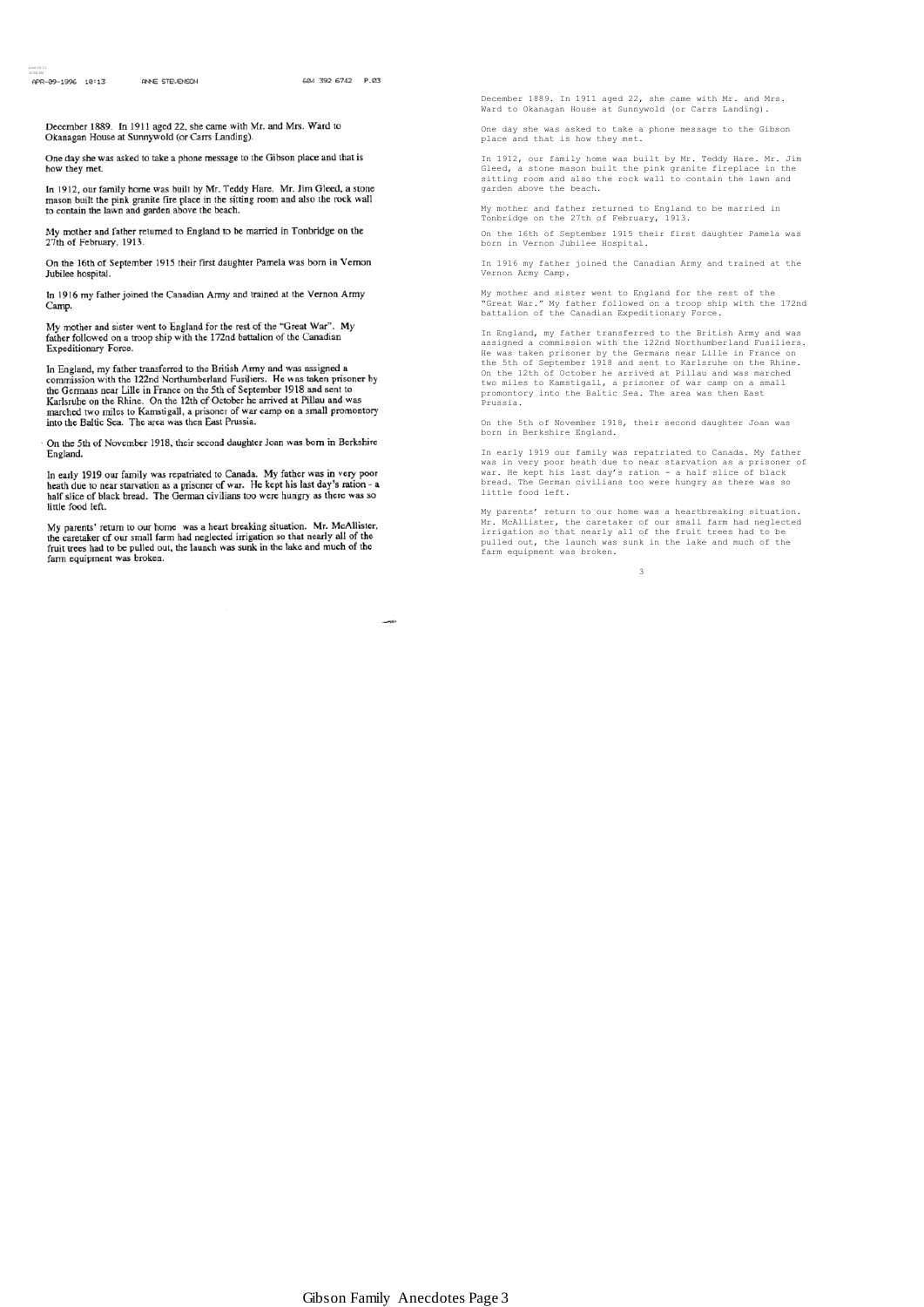008-09-1996 10:14 ANNE STEVENSON 604 392 6742 P.04

My father turned to mixed farming. He raised pigs, had milk cows and chickens<br>and some soft fruits but no apples. I can remember "helping" to separate the<br>milk, chum the cream and make butter. The butter and eggs went to V

Both my parents were active in the badminton and tennis clubs. My father and<br>some of his friends started the tennis club at Okanagan Centre before the First<br>World War. He was president for 30 years. Miss Winnie Wentworth t

In the 1930's ice hockey became a very popular sport in Vernon and my parents became great fans of the game.

My parents were also active with St. Margaret's Anglican Church in Winfield; my mother as a member of the women's guild and my father as a people's<br>warden. My mother was also a member of the Women's Institute and a school my trustee. For a number of years, they invited the Kelowna Sea Cadets and Girl Guides to use part of the shore for their annual summer camps.

After my father's death on the 10th of June 1950, my mother sold the property and bought Frank Grey's apricot orchard on the south corner of Lakeshore and Sixth Street in Okanagan Centre and had a small house built there.

My sister Pamela Wentworth died on the 17th of September 1979 aged 64 and my mother died on the 25th of October 1979 aged 89. She was a hockey fan to the last!

My father turned to mixed farming. He raised pigs, had milk cows and chickens and some soft fruits but no apples. I can remember "helping" to separate the milk, churn the cream and make butter. The butter and eggs went to Vernon on the paddlewheel boats. Later on, my father planted an apricot orchard and sold the fruit through the Vernon Fruit Union.

Both my parents were active in the badminton and tennis clubs. My<br>father and some of his friends started the tennis club at Okanagan<br>Centre before the First World War. He was president for 30 years.<br>Miss Winnie Wentworth t

In the 1930s ice hockey became a very popular sport in Vernon and my parents became great fans of the game.

My parents were also active with St. Margaret's Anglican Church in Winfield, my mother as a member of the women's guild and my father as a people's warden. My mother was also a member of the Women's Institute and a school

After my father"s death on the 10th of June 1950, my mother sold the property and bought Frank Grey"s apricot orchard on the south corner of Lakeshore and Sixth Street in Okanagan Centre and had a small house built there.

My sister Pamela Wentworth died on the 17th of September 1979 aged 64 and my mother died on the 25th of October 1979 aged 89. She was a hockey fan to the last!

4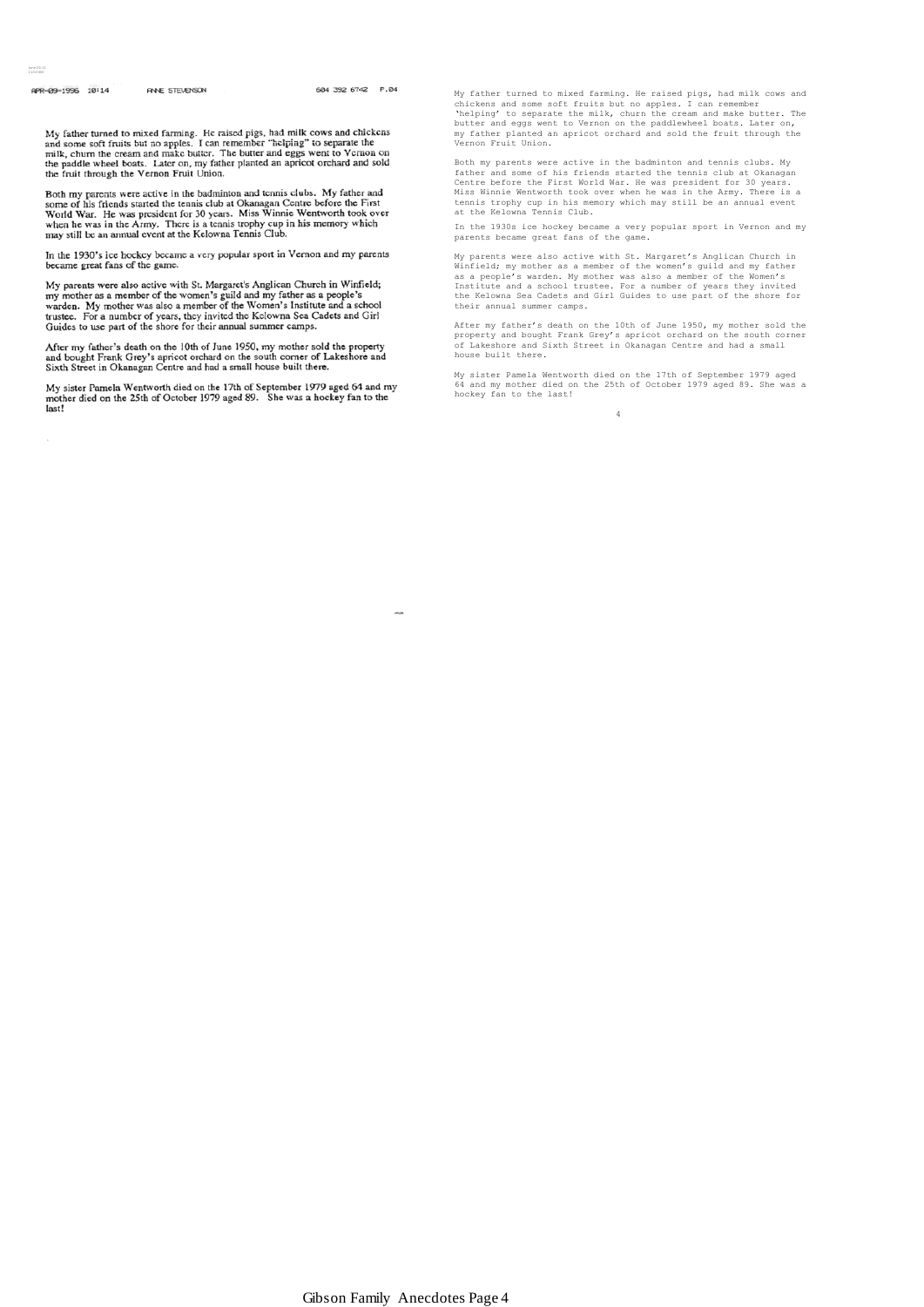#### **Anecdotes**

#### Anecdotes

#### Shooting in the Victoria Hotel, Vernon BC - 30th of December 1907

The killing was an awful deed, the result of a drunken altercation between Joseph Ethier, known as "Joe Itchy" a French Canadian and George McCalla a Yankee.<br>These men were acquaintances and both were having supper in the I ness men were acquaintances and ooin were naving supper in the rioter uniner.<br>Toom. Both men had been drinking and Ethier was pretty drunk. He started<br>indulging in strong language which was probably meant for good nature

Later in the evening they met again in the hotel bar where Ethier continued to exasperate and enrage McCalla. Ethier taunted McCalla and said "you shoot". McCalla replied that he was not going to be put upon any longer. Al

On the 28th of May 1908 at the the Spring Assizes and after hearing a number of witnesses, the Judge reduced the charge of murder to manslaughter. He sentenced George McCalla to only 10 years in jail as he was then 66 years old!

George McCalla commissioned my father George Middleton Gibson to sell his property which is now known as Whiskey Cove. It was sold to Fleetwood wisson. McCalla was my father's next door neighbour. In 1912 the commission w Kopje Park.

#### The Mail Must get Through

At the time when my father bought his land, the mail travelled by stage coach.<br>He picked up his letters and parcels left in a wooden box nailed to a big tree<br>where the Okanagan Centre Road neets Oceola. Mail could be left d ofter the postmaster Andy Carr who ceremoniously put on his spectacles, sorted the mail

Shooting in the Victoria Hotel, Vernon BC - 30th of December 1907

The killing was an awful deed, the result of a drunken altercation between Joseph Ethier, known as "Joe Itchy" a French Canadian and George McCalla a Yankee. These men were acquaintances and both were having supper in the Hotel dining room. Both men had been drinking<br>and Ethier was pretty drunk. He started indulging in strong language<br>which was probably meant for good natured banter against the Americans and extolling the superior qualities of French Canadians.

Later in the evening they met again in the hotel bar where Ethier continued to exasperate and enrage McCalla. Ethier taunted McCalla and said "you shoot." McCalla replied that he was not going to be put<br>upon any longer. Almost immediately, the shooting occurred. McCalla<br>pulled a 32 calibre revolver from his pocket and as he did so a<br>warning bullet hit t and then McCalla fired at him. The bullet struck Ethier below his<br>right shoulder breaking a rib and entering his lung. He died two days<br>later just after 1:00 A.M. on the 1st of January 1908 in the Vernon<br>Jubilee Hospital.

On the 28th of May 1908 at the Spring Assizes and after hearing a number of witnesses, the Judge reduced the charge of murder to manslaughter. He sentenced George McCalla to only 10 years in jail as he was then 66 years old!

George McCalla commissioned my father George Middleton Gibson to sell<br>his property which is now known as Whiskey Cove. It was sold to<br>Fleetwood Wilson. McCalla was my father's next door neighbour. In 1912 the commission was put toward the building of our family home, now called Gibson House in Kopje Park.

#### The Mail Must get Through

At the time when my father bought his land, the mail travelled by stage coach. He picked up his letters and parcels left in a wooden<br>box nailed to a big tree where the Okanagan Centre Road meets Oceola<br>Road. Mail could be left there for several days and nobody would<br>touch it! When the st the paddlewheel boats to Carr"s Landing, named after the postmaster Andy Carr who ceremoniously put on his spectacles, sorted the mail

<u>5. Andrew State Communication of the State Communication</u>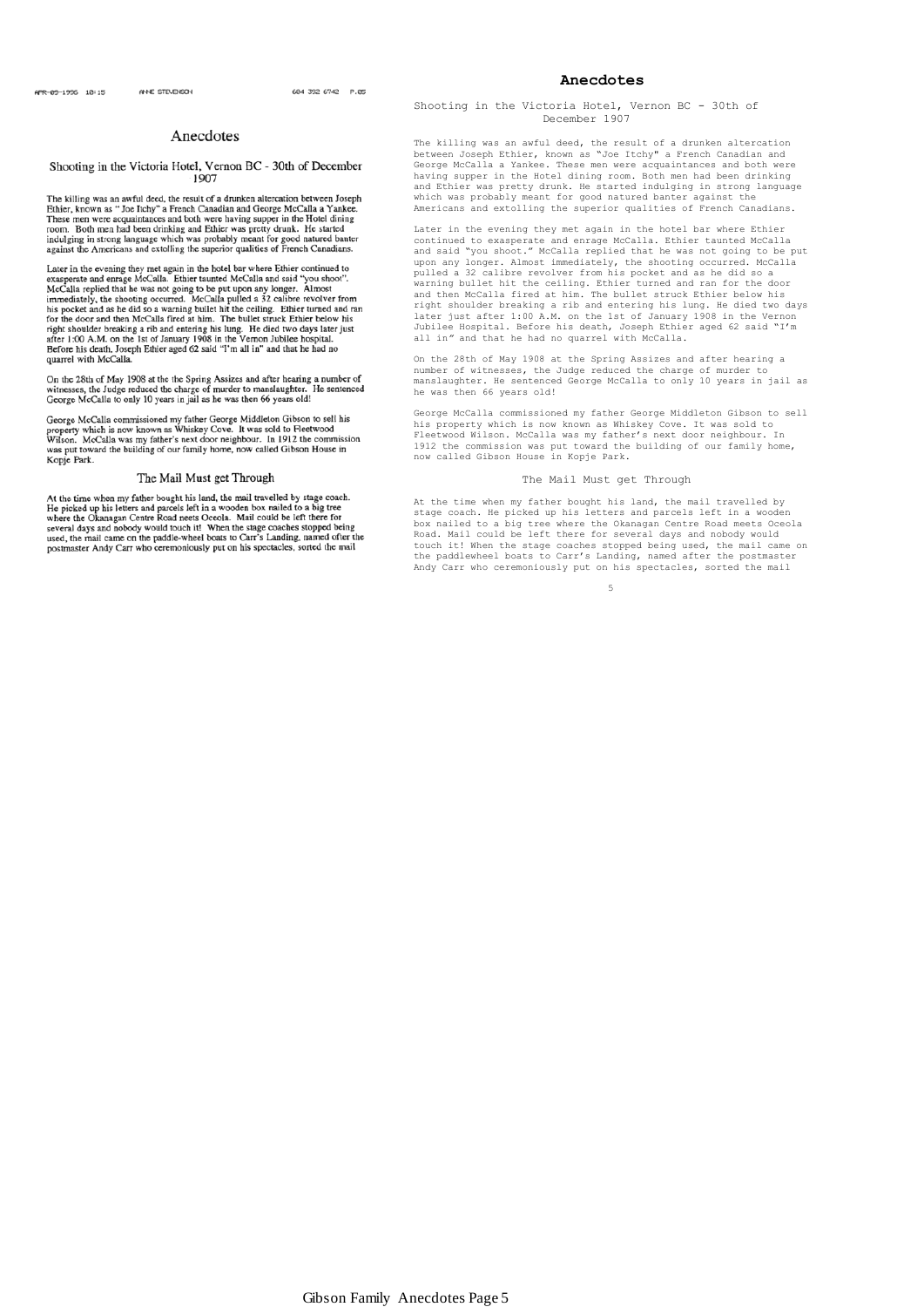11:32 AM

#### APR-09-1996 10:15 ANE STEVENSON

604 392 6742 P.06

and handed it out to people waiting on the wharf.

Later on, we got our mail at the Post Office in the Gleed's store at Okanagan<br>Centre. In winter time in the early 1920's, I can remember travelling there with my mother by horse and cutter, such as you see only on Christmas cards today.<br>We had a charcoal heater at our feet and a buffalo coat as a rug over us.

#### The Minister on Horse Back

During the time my father was batching, it was not unusual for ministers on During the time my latter was backing, it was not unusual for ministers on<br>horse back to call in at meal time. One day a minister turned up at lunch time so<br>my father invited him in. The minister said that he would like to father asked what had upset him and McCalla told how a preacher had come and had him down on his knees "the first time in 40 years God damn it to Hell!"

#### Nahun

Nahun is an Indian name meaning the mother of a child and the island is called Nahun Weenox - the child of the mother with a child. The Indians told the story that the island has a chamber of air in it and that it floated

#### Mr. McDonald

Mr. McDonald who lived at what is now called Coral Beach used to walk down to Okanagan Centre and carry home a 100 pound sack of flour on his shoulder. He would stop for a chat with my father and never take the sack off hi The TWhen I was young, I remember Mr. Mitchell telling me that he could have<br>bought the McDonald place for \$400!

and handed it out to people waiting on the wharf.

Later on, we got our mail at the Post Office in the Gleed"s store at Okanagan Centre. In winter time in the early 1920s, I can remember travelling there with my mother by horse and cutter, such as you see only on Christmas cards today. We had a charcoal heater at our feet and a buffalo coat as a rug over us.

#### The Minister on Horse Back

During the time my father was batching, it was not unusual for ministers on horseback to call in at meal time. One day a minister turned up at lunch time so my father invited him in. The minister said that he would like to say a few prayers so they spent quite a while kneeling on the floor while he prayed aloud. After lunch the minister asked if there was someone else close by who would like him to visit. Immediately my father, who had a keen sense of humour, said he thought George McCalla the Yankee next door would be pleased to see him. Knowing George"s fiery temper, he allowed ample time for the dust to settle. Then he went over and found McCalla still storming about. Innocently, my father asked what had upset him and McCalla told how a preacher had come and had him down on his knees "the first time in 40 years God damn it to Hell!"

#### Nahun

Nahun is an Indian name meaning the mother of a child and the island is called Nahun Weenox - the child of the mother with a child. The Indians told the story that the island has a chamber of air in it and that it floated away and grounded where it now is. The island would fit into a spot at Nahun where there are the same rock formations like sharp knives piled side by side. During the late 1930s, Mr. Cools who was living at Okanagan House bought the island for two bottles of whiskey and back taxes, so it became known as Whiskey Island.

#### Mr. McDonald

Mr. McDonald who lived at what is now called Coral Beach used to walk down to Okanagan Centre and carry home a 100 pound sack of flour on his shoulder. He would stop for a chat with my father and never take the sack off his shoulder to rest. When I was young, I remember Mr. Mitchell telling me that he could have bought the McDonald place for \$400!

<u>6 and 200 and 200 and 200 and 200 and 200 and 200 and 200 and 200 and 200 and 200 and 200 and 200 and 200 and 200 and 200 and 200 and 200 and 200 and 200 and 200 and 200 and 200 and 200 and 200 and 200 and 200 and 200 and</u>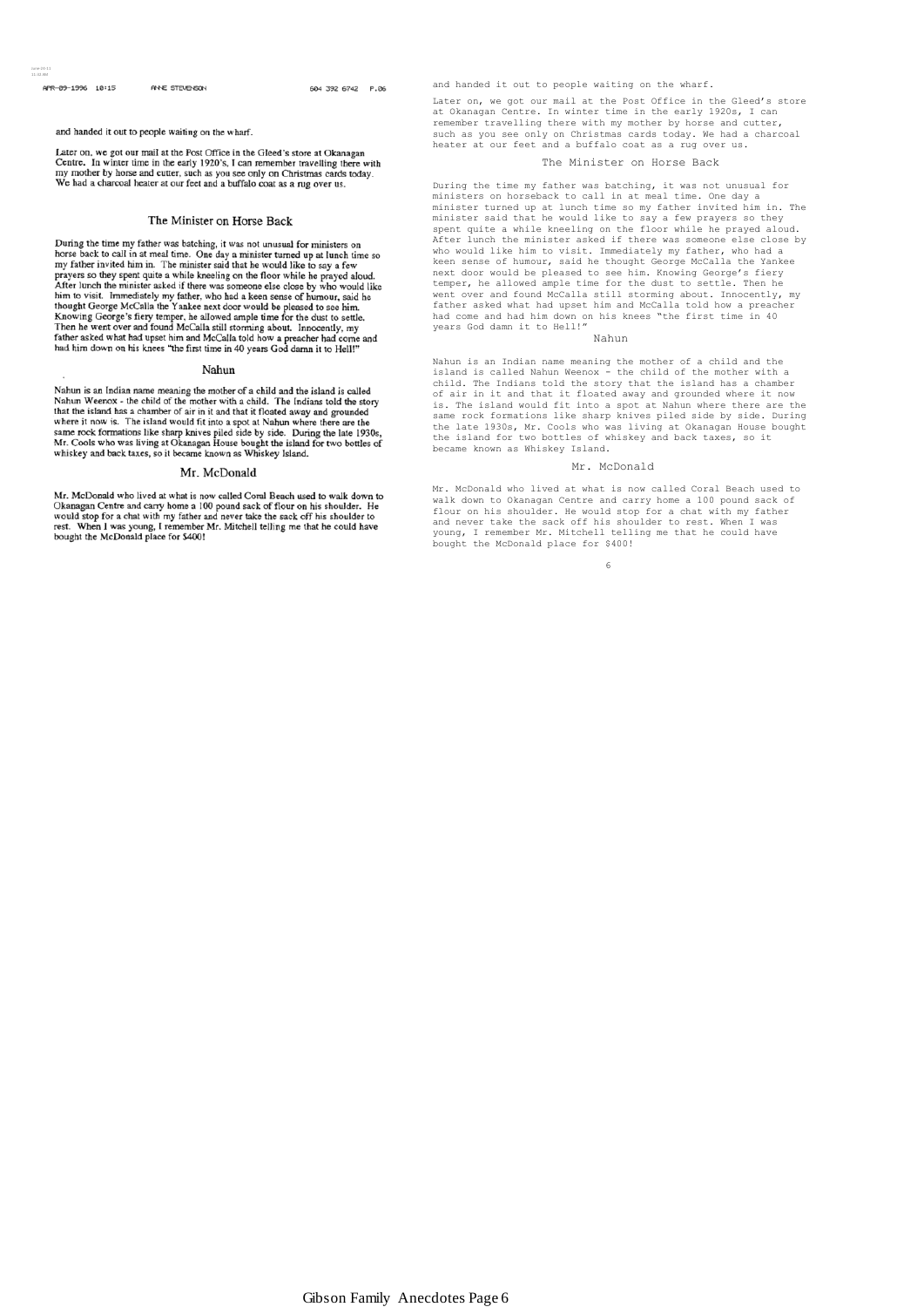## 

TOTAL P.87

### The Trusty Eaton's Catalogue

My father was coming home from Vernous 3 Catalogue<br>of paddle-wheel boats and my mother was to meet him at the Okangan Cente wharf. To do this, she had<br>to catch a horse, harenes it and drive there in the bugger. All went we

### The Original Fuller Brush Man

The only salesman to come to our home was the Fuller Brush man with a team of<br>horses and a wagon. The wagon had shelves built up on either side to display his<br>wares and hinged covers closed it all form the weather!

## Collecting on Horseback

In the early 1920s I remember a cowboy named Floyd who worked for the Ford family then living on the McCalla place coming on horse back collecting money for the Okanagan Centre Children's Christmas party held in the Commun

## Okanagan Centre Children's Christmas Party

 $\label{lem:main}$  First we played games and then and down to eat our party treats. There was always a problem with Sama's enidder and the same always a problem with Sama's enidder and accelerate size and a consequence of the game

#### The Trusty Eaton's Catalogue

My father was coming home from Vernon on one of the paddlewheel boats and my mother was to meet him at the Okanagan Centre wharf. To do this, she had to catch a horse, harness it and drive there in the buggy. All went well until she was trying to put the collar on. She couldn't decide<br>which way it should go. Remembering a picture of a horse in harness in<br>the Eaton's Catalogue, she ran up to the house to get it. With the<br>catalogue p the harnessing and meet the boat on time!

#### The Original Fuller Brush Man

The only salesman to come to our home was the Fuller Brush man with a team of horses and a wagon. The wagon had shelves built up on either side to display his wares and hinged covers closed it all from the weather!

#### Collecting on Horseback

In the early 1920s I remember a cowboy named Floyd who worked for the Ford family then living on the McCalla place coming on horseback collecting money for the Okanagan Centre Children"s Christmas party held in the Community Hall.

#### Okanagan Centre Children"s Christmas Party

First we played games and then sat down to eat our party treats. There<br>was always a problem with Santa's reindeer and he was always late in<br>arriving. Mr. Pixton was an excellent Santa for many years. He came in and joined us in our games for a while before giving each child a gift from the large Christmas tree. This was the only event in the community that I can remember at which the Japanese families were included. That was special as several of the children became my friends.

7